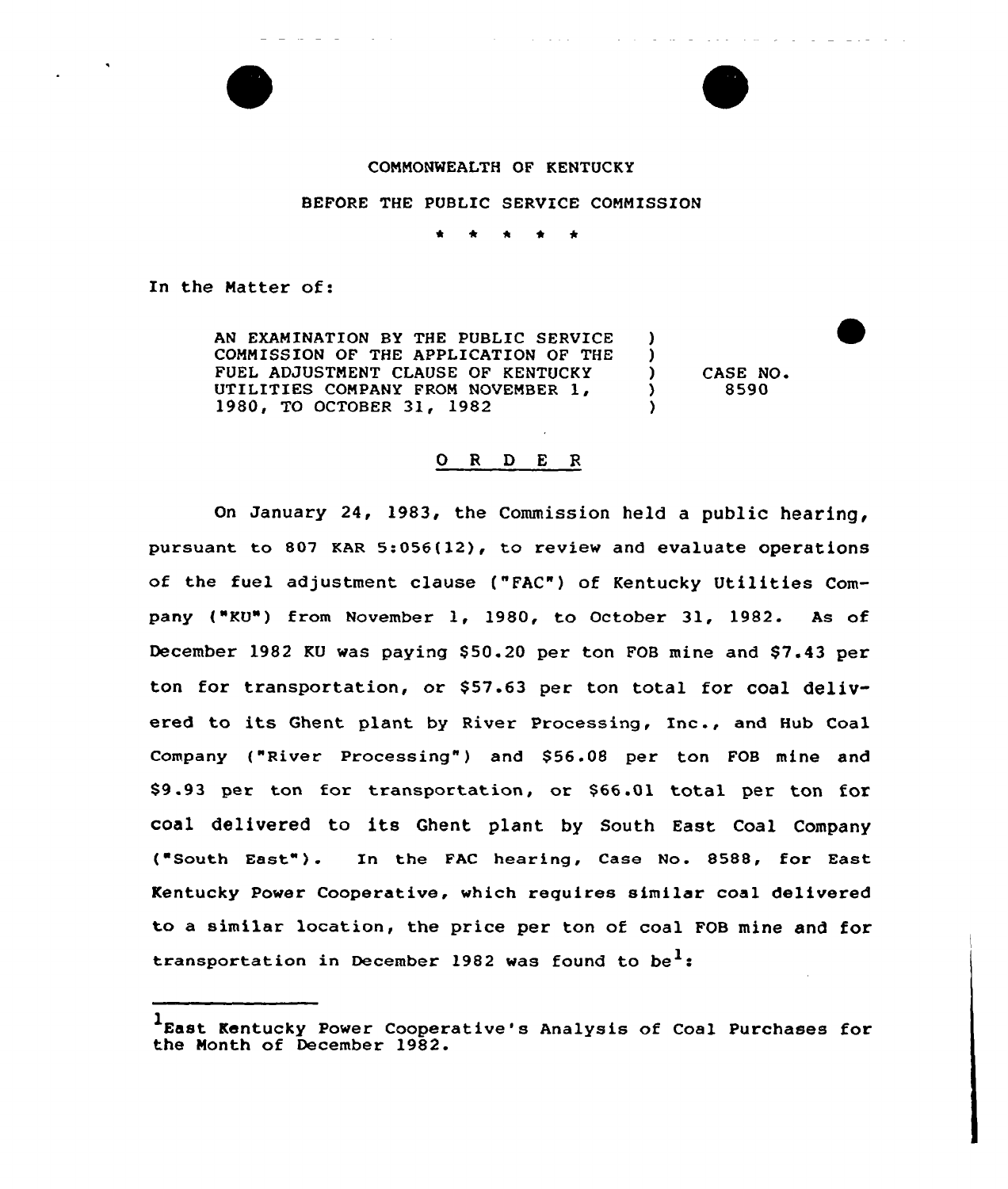| Supplier                         | FOB Mine | Transportation | Total   |
|----------------------------------|----------|----------------|---------|
| Transcontinental Coal            | \$35.05  | \$8.68         | \$43.73 |
| Bartrip, Inc.                    | \$37.84  | \$3.61         | \$41.45 |
| Armco Material Resources \$37.32 |          | \$3.61         | \$40.93 |

The Courier-Journal indicates that current contract and spot market prices for steam coal of similar quality produced in a similar area are \$38 per ton FOB mine under a term contract and \$29 per ton FOB mine on the spot market.<sup>2</sup>

## KU's Contracts

KU has two long term contracts for the provision of lowsulfur compliance coal to its Ghent plants. On May 20, 1976, KU entered into a 15-year contract with River Processing for the purchase and delivery of 900,000 tons per contract year with deliveries to commence on September 1, 1976. The base price for coal delivered and accepted under this contract was \$28 per ton, subject to adjustment based on increases or decreases in the cost to River Processing to produce, process and deliver the coal.

Section 13 of KU's contract with River Processing entitled Force Najeure" defines this term as:

. . .any and all unforeseeable causes beyond the control and without the fault or negligence of the party failing to perform. . .which wholly or partly party failing to perform. . .which wholly or partly<br>prevent the mining, delivering and/or loading of the coal by Seller, or the receiving, accepting or utilizing of the coal by the Buyer.

<sup>&</sup>lt;sup>2</sup>The Courier-Journal, April 30, 1983, "Current Contract and Spot Narker Steam Coal Prices," p. B12.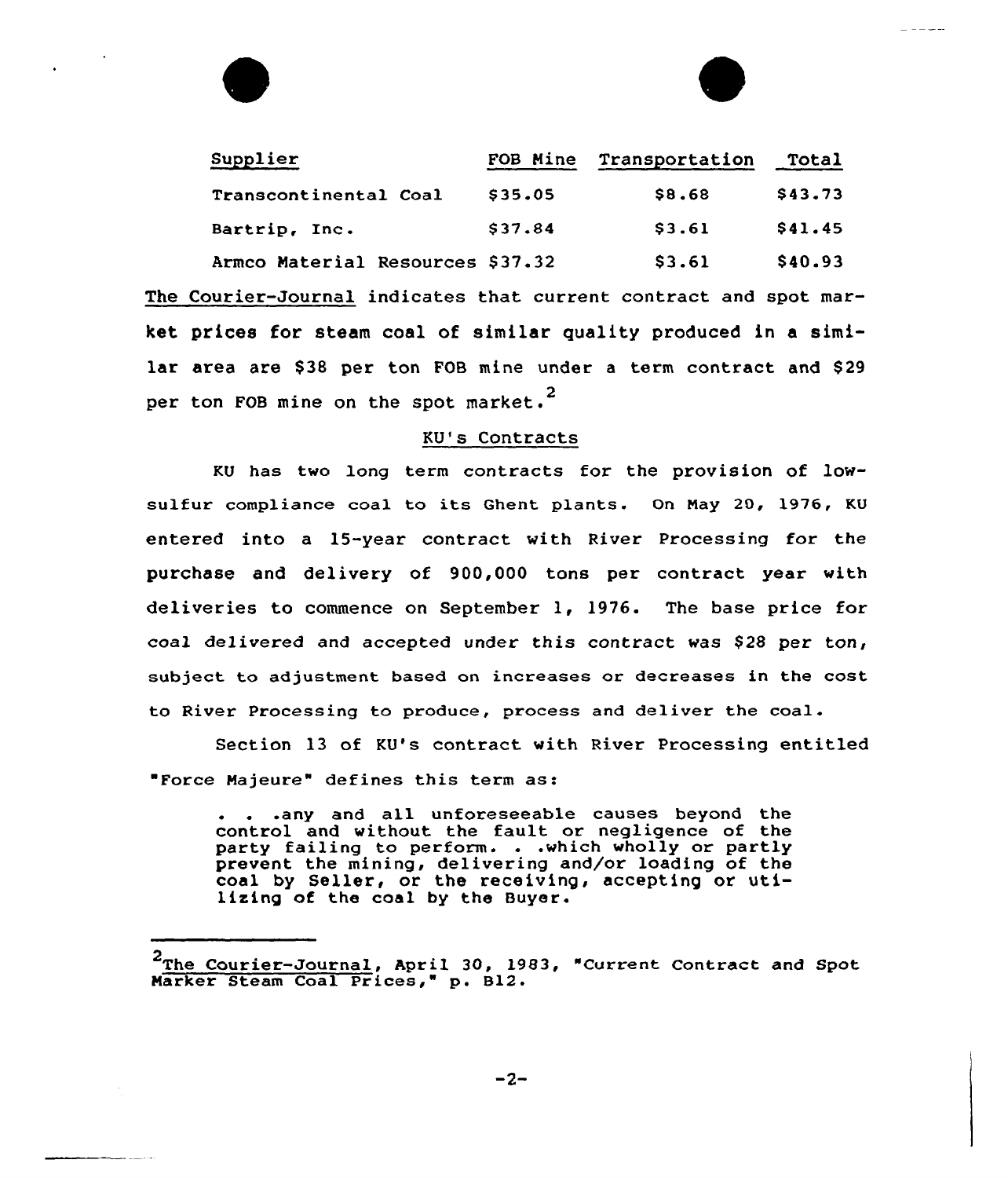If because of force majeure, either KU or River Processing is unable to carry out its obligations under the contract, such obligations shall be suspended to the extent made necessary by such force majeure.

Section 15 of the contract entitled "Adjustments for Gross Inequities" provides in part:

Any gross inequity that may result from unusual economic conditions not contemplated by the partie economic conditions not contemplated by the parties<br>at the time of execution of the contract may be corrected by mutual agreement. In case of a claim of gross inequity, each party shall furnish the other with any pertinent information requested.

This Section does not absolve the parties from the obligation to deliver or take delivery of coal under the contract.

On June 30, 1978, KU entered into a contract for a term of 12 years and 6 months with South East for the provision of increasing amounts of coal, leveling off at <sup>1</sup> million tons per year for the period commencing January 1, 1982. The base price for coal under this contract was 843.76 per ton, composed of a coal component of \$38 per ton and a transportation component of  $$5.76$ . The base price of coal under this contract is also subject to adjustment based on certain escalators and conditions.

Section 11.01 of KU's contract with South East has a force majeure clause similar to the one in the River Processing contract. Section 12.01 of this contract entitled "Reviews" has two pertinent subsections; the first relates to escalation, the second to the base price. Under these subsections, the parties are required to determine whether the base price and its components are required to be adjusted because of the occurrence of

 $-3-$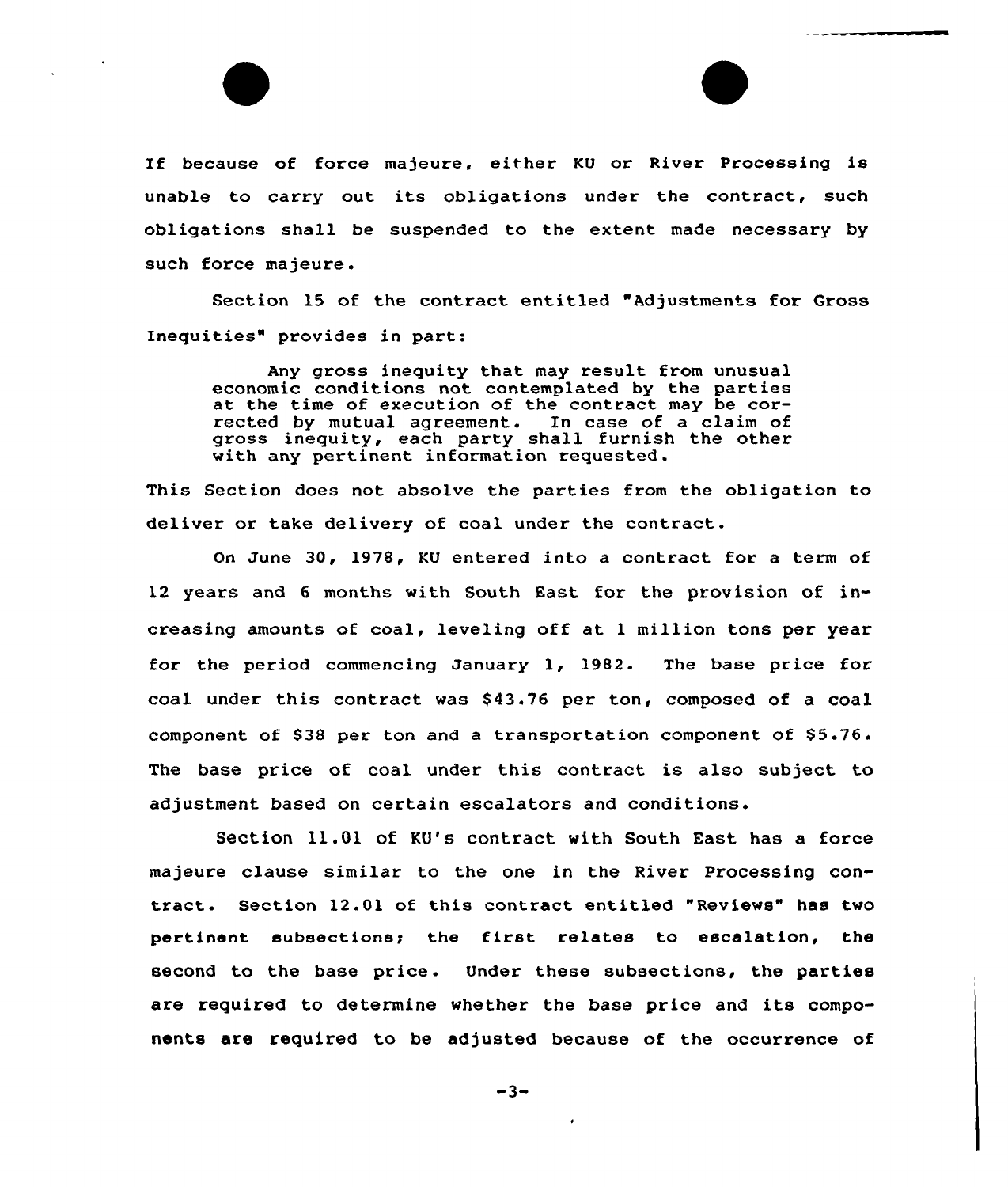

material unforeseen events or changed conditions. The subsections specify the events, conditions and items which the parties must take into account. This determination should have been made 1 year prior to the end of the third year of operation under the contract, i.e ., July 1, 1980, and will be made <sup>1</sup> year prior to the end of each third year of operation thereafter. The next review is thus due before July 1, 1983.

The Commission is of the opinion that it is in the public interest for it to be kept informed of negotiations related to the ongoing reviews and adjustments of the contracts between KU and South East and River Processing. The Commission is aware that the information requested is sensitive and should be treated in <sup>a</sup> confidential manner. For this reason, the Commission on its own motion will order KU to file a single copy of its response to this information request, such response to be labeled "Confidential." Upon proper motion and the execution of an appropriate agreement to preserve the confidentiality of the information, the Attorney General will be allowed to review KU's response.

The Commission, having considered the matter and being advised, hereby ORDERS that KU shall file one copy {original) of the following information with the Commission by the close of business June 1, 1983. The data requested should be placed in a bound volume with each item tabbed. When a number of sheets are required for an item, each sheet should be appropriately indexed, for example, Item 1{a), Sheet <sup>2</sup> of 6. In the event of <sup>a</sup> further hearing, include with each response the name of the witness who would be responsible for responding to questions relating to the

 $-4-$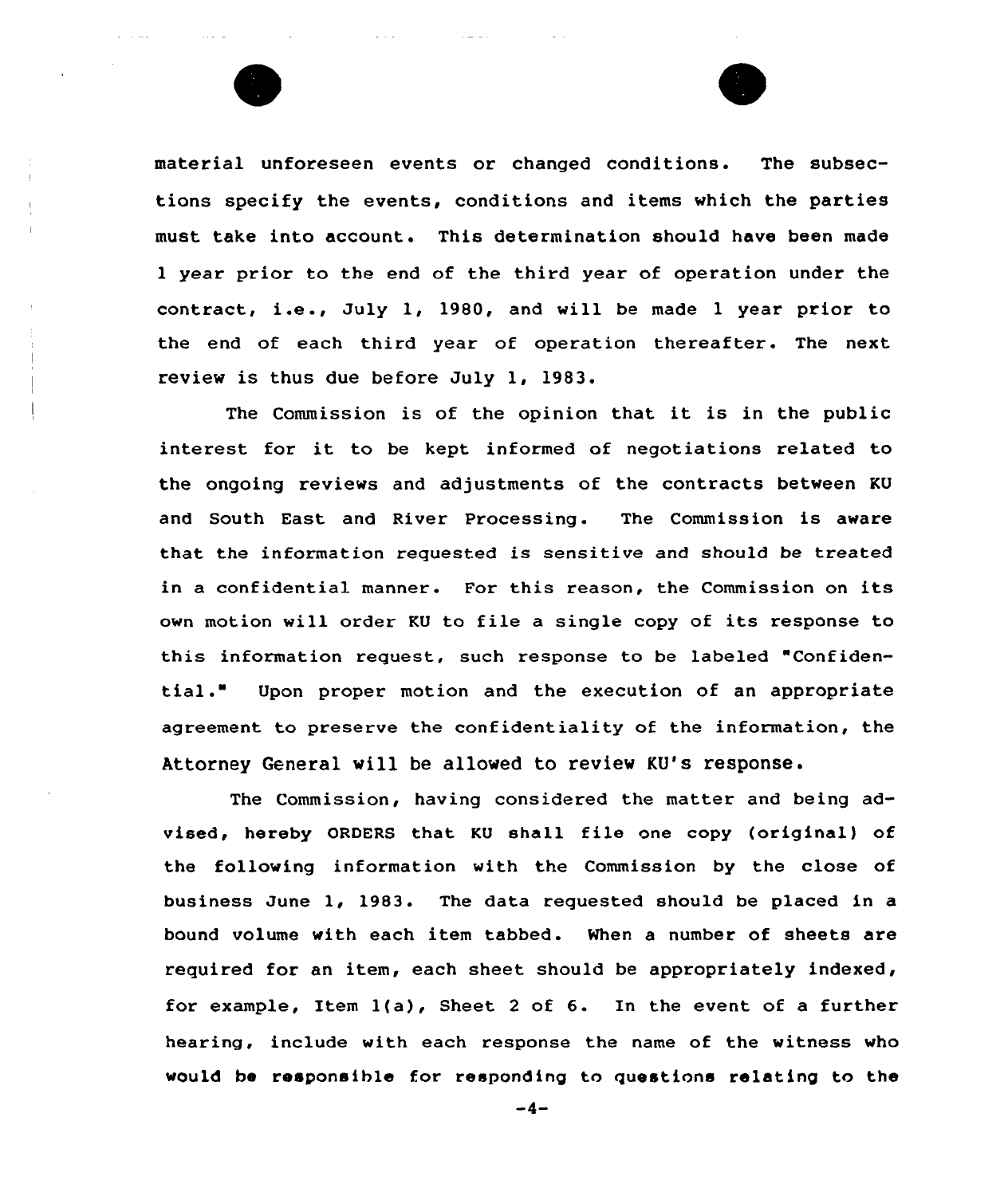



information provided. Careful attention should be given to copied material to insure that it is legible. If neither the requested information nor a motion for an extension of time is filed by the stated date, the Commission may take appropriate action to compel the submission of the information.

# River Processing Contract

(l)(a) With reference to Section 13 Force Majeure, would an Order of this commission disallowing as an above the line expense (for rate-making and FAC purposes) the cost of coal above the current market price operate as a force majeure under the terms of this contract2

(b) Why2

(c) Would KU have a remedy under the terms of the contract? If yes, state the remedy. If no, what terms of the contract apply2

(d) Identify the authorities relied on in reaching the above response.

(2)(a) With reference to Section 15 Gross Inequities, have there been unusual economic conditions not contemplated by the parties2 Please be specific.

(b) Ef yes, have gross inequities resulted from these conditions2

(c) Has KU made <sup>a</sup> claim of gross inequity2 If yes, please provide details.

(d) Is KU preparing to make a claim of gross inequity? Please explain.

 $\label{eq:2.1} \frac{1}{2} \left( \frac{1}{2} \sum_{i=1}^n \frac{1}{2} \left( \frac{1}{2} \sum_{i=1}^n \frac{1}{2} \left( \frac{1}{2} \sum_{i=1}^n \frac{1}{2} \right) \right) \right)^2 \left( \frac{1}{2} \sum_{i=1}^n \frac{1}{2} \sum_{i=1}^n \frac{1}{2} \sum_{i=1}^n \frac{1}{2} \sum_{i=1}^n \frac{1}{2} \sum_{i=1}^n \frac{1}{2} \sum_{i=1}^n \frac{1}{2} \sum_{i=1}^n \$ 

a la sua della car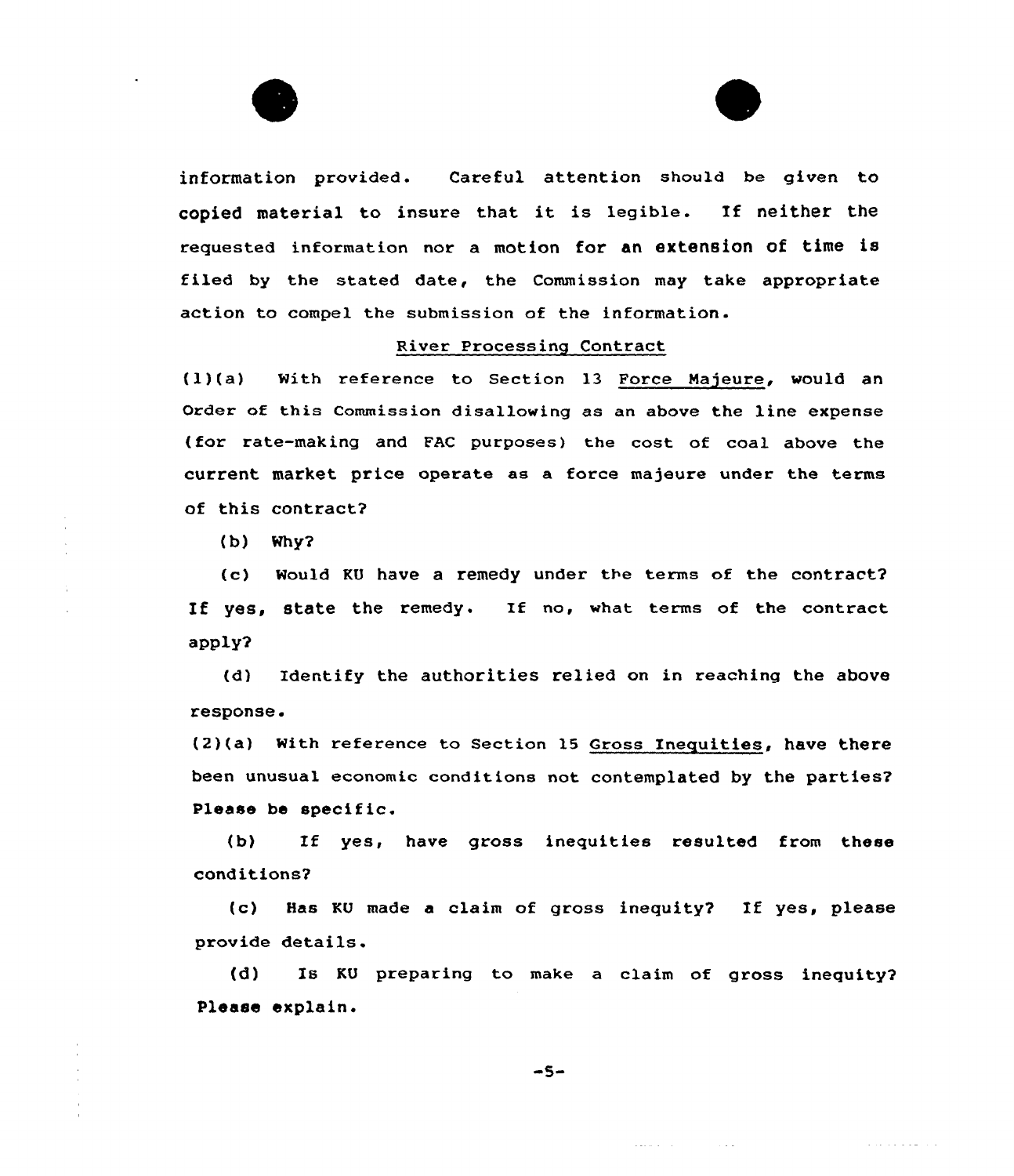#### South East Contract

(l)(a) With reference to Section 11.01 Force Majeure, would an Order of this Commission disallowing as an above the line expense (for rate-making and FAC purposes) the cost of coal above the current market price operate as a force majeure under the terms of this contract?

(b) Why?

(c) Would KU have a remedy under the terms of the contract? If yes, state the remedy. If no, what terms of the contract apply?

(d) Identify the authorities relied on in reaching the abave respanse.

(2) Is there <sup>a</sup> price differential between current market price and Base Price which is so great that the Base Price can be deemed inequitable?

(3) If yes, what is that price under current conditions?

(4) What factors and information were considered in determining the price differential in (2) abave?

(5) If the Commission were to allow, as an above the line  $ex$ pense, only 50 percent of fuel cost in a FAC proceeding, does the contract prevent or allaw an adjustment of Base Price? Please explain, listing the Sections which apply.

(6) With reference to the first sentence of Section 12.01 Reviews, (l) Escalation:

 $-6-$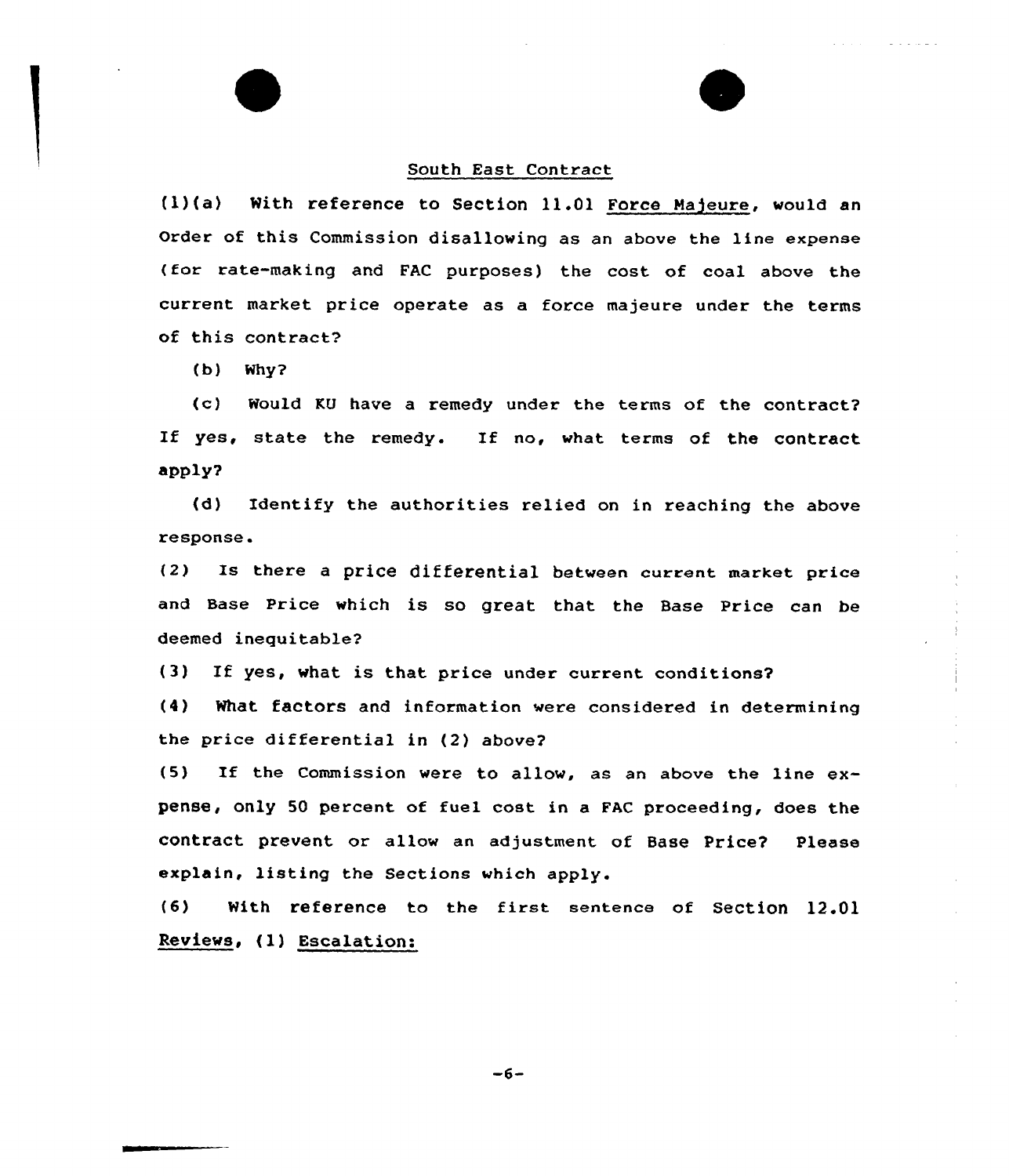- (a) Are specified components in the Base Price Adjustment provisions required to be adjusted at this time because of material unforeseen events or changed conditions? Why2
- (7) With reference to the second sentence of Section 12.01(l):
	- (a) Do the existing component provisions accurately reflect the decrease or increase in costs2 Please explain.
	- (b) Do the existing component provisions accurately reflect the effects of deflation or inflation in the economy? Please explain.
	- (c) Please identify and provide copies of the information on which responses  $7(a) - 7(b)$  are based; include inhouse evaluations and analyses as well as information obtained from outside sources.
- (8) With reference to the third sentence of Section 12.01{1):
	- (a) Are revisions to the contract appropriate because of:
		- (i) The costs of producing coal?
		- (ii) Replacement cost of plant, machinery and equipment (which is anticipated to require replacement during the term of the contract)?
		- (iii) The current levels of coal royalties paid by the Seller?
		- (iv) The current market price of like quality coal produced in the general area of the Seller's properties?
		- (V) Other items? Please be specific .

 $-7-$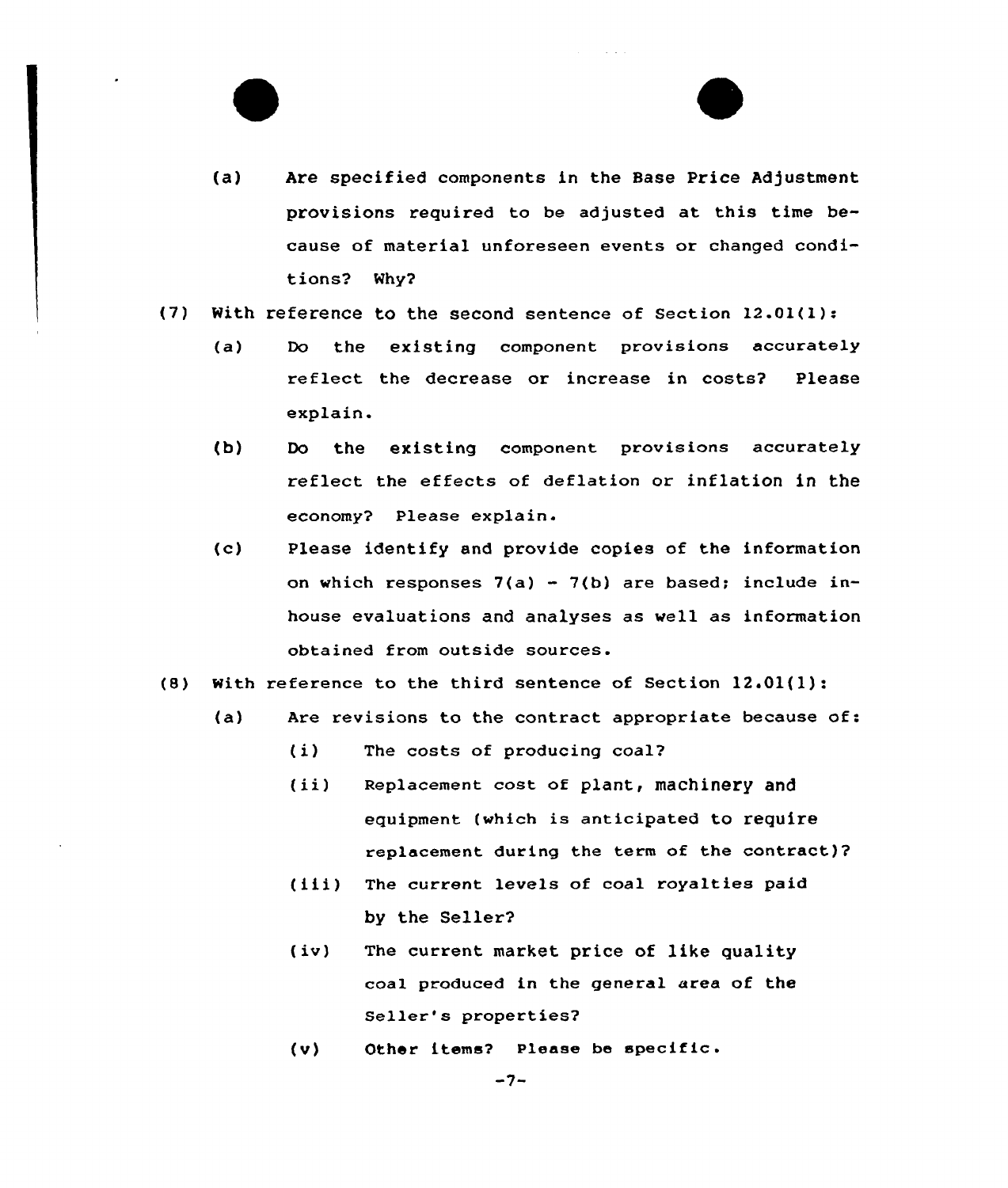- (b) Please identify and provide copies of the information on which responses  $(a)(i) - (v)$  are based; include in-house evaluations and analyses as well as information obtained from outside
- $(c)$ What is the current market price of like quality coal produced in the general area of Seller's properties2 Please specify price, producer, general location, etc. If information was provided by <sup>a</sup> person not an employee of KU, provide name and address.
- (d) Has KU purchased like quality coal since July 19802
- (e) If yes, please indicate price, producer, quantity, terms and date of purchase.

(9) Has KU proposed or will KU propose revisions to the contract under Section 12.01(1)? If yes, please list proposed revisions. If no, why not?

(10) Has South East proposed revisions to the contract under Section 12.01(1)? Please explain.

(11) Have the parties submitted the question of revisions to arbitration under the provision of Section 13.042

(12) With reference to the first two sentences of Section 12.01 Reviews, (2) Base Price:

- (a) Is the Base Price Adjustment provision required to be adjusted at this time because of material unforeseen events or changed conditions?
- (b) Nhy2
- (c) Because of such events or conditions, is the existing Base price inequitable to one of the parties2

المحلف العلم سقمتهم وهديد

 $-8-$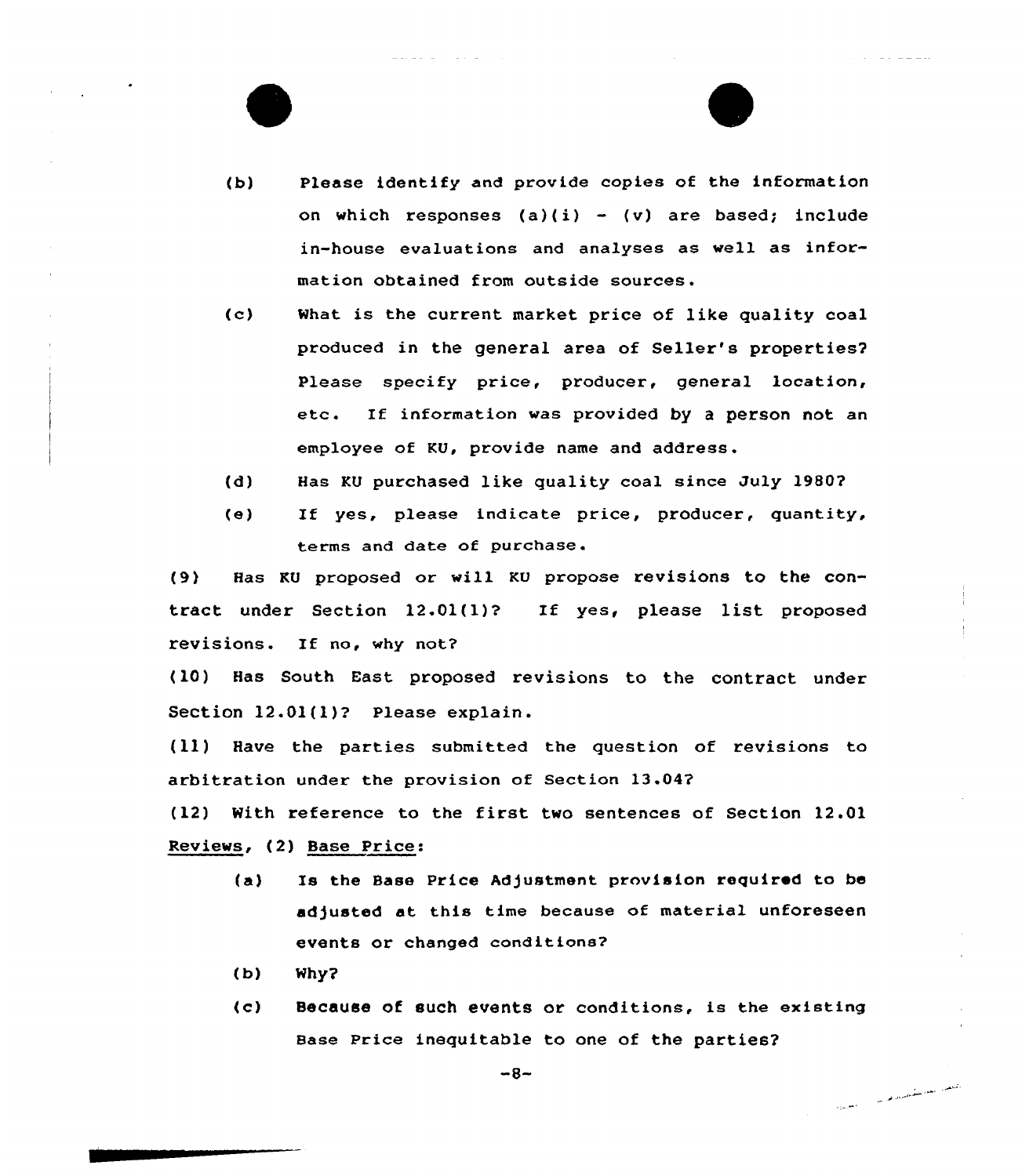(d) If yes, to which party?

(13) In determining whether an inequity exists, what consideration has been given to:

(a) <sup>A</sup> drastic increase or decrease in the cost of mining equipment (which is expected to require replacement during the term of the contract) which substantially is not accounted for by the price adjustment provisions in the contract?

and the con-

- (b) The effect upon Seller of any change in the existing federal tax laws and regulations related to depletion allowance?
- (c) The current market price of coal of like quality produced in the same general area of Seller' properties?
- (d) The general and prolonged recession and related effects on electric demand?
- (e) Please identify and provide copies of the information on which responses (a) - (d) are based; include inhouse evaluations and analyses as well as information obtained form outside sources.

(14) Has KU proposed or will KU propose revisions to the contract under Section 12.01(2)? Xf yes, please list proposed revisions. If no, why not?

(15) Has South East proposed revisions to the contract under Section 12.01(2)? Please explain.

(16) Have the parties submitted the question of revisions tO arbitration under the provisions of Section 13.04?

 $-9-$ 

. . . . . . . . .